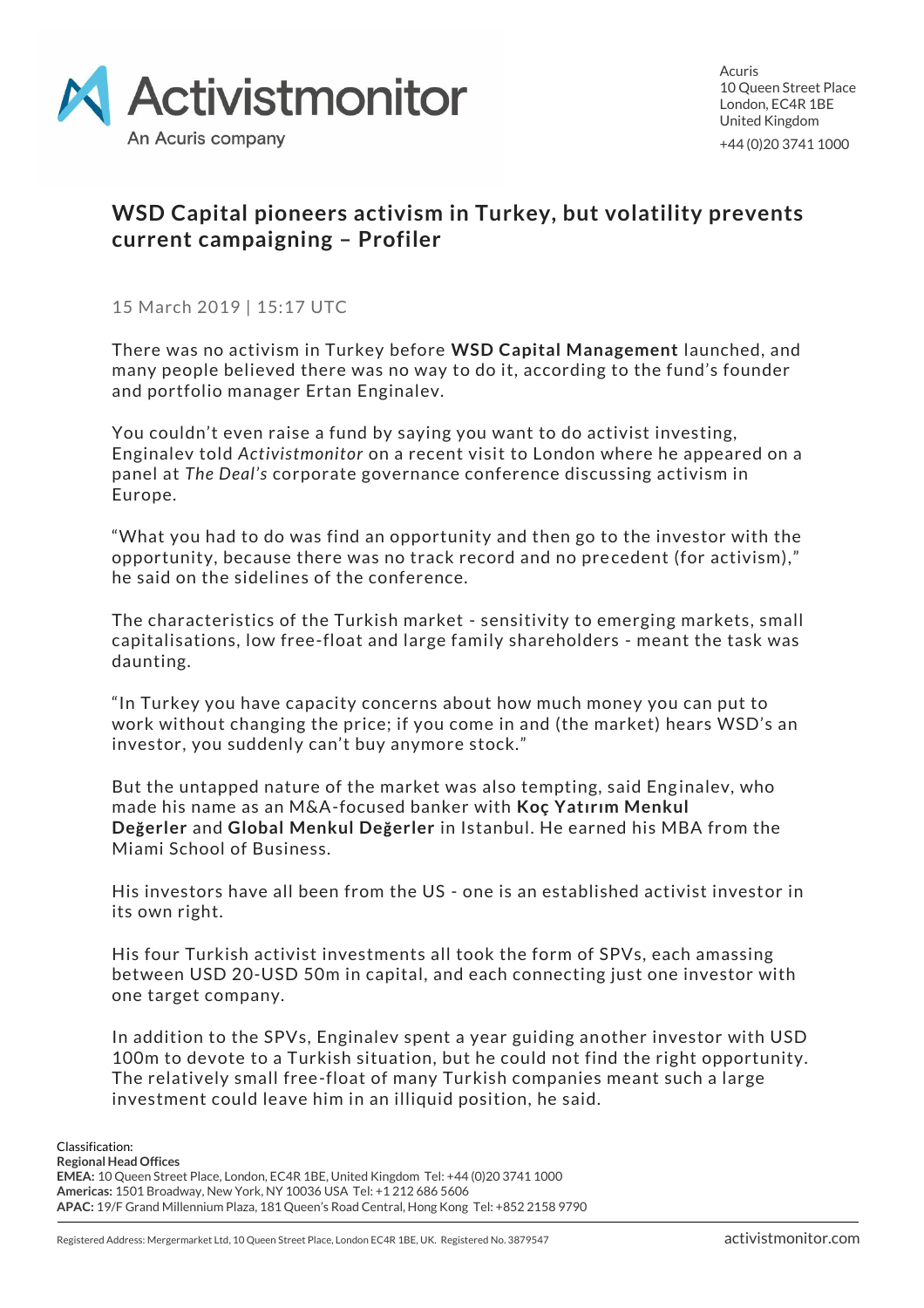His only public campaign so far kicked off with an [open letter](https://www.wsdcapital.com/engagements/) to the board of one of the largest industrial conglomerates in Turkey - **Akfen Holding** - in February 2015.

Enginalev decided to take the leap of publicising the letter without first alerting the company privately about his intentions, as activists often do.

"Why? Well, it was our first engagement, so we didn't have any profile and our credibility was linked to my investment banking background," he said.

Another key consideration was Akfen's charismatic CEO whom Enginalev believed would, given the chance to pre-empt the letter's publication, seize the advantage by appearing prominently in Turkey's news media.

"Everybody felt like the company was a dog that just wouldn't hunt,"he said. "We issued our letter in English and it was published for institutional investors abroad, but we had already interacted with them so we knew they were all on the same page."

The company's passive investors didn't want to offend management or endanger their access to executives, but they hinted they would be supportive of WSD's initiative, Enginalev said.

WSD sought to "eliminate the barriers to price discovery" at Akfen as there was plenty of value in its assets that was not being reflected in the stock price, he said.

The aim was to attract foreign shareholders by strengthening corporate governance, among other aspects of the business, Enginalev said. Foreign investors with longer investment horizons, rather than local investors and index trackers, would help protect the company from natural volatility in the Turkish market, he proposed.

During the period in which WSD was invested in Akfen, the company's management adopted significant operational and capital allocation improvements in strategy and execution, according to WSD.

In the 12 months following initial engagement, Akfen outperformed the BIST100 Index by 151 percentage points, according to WSD.

One thing Enginalev didn't expect was for the company to de-list and go private, which it did in April 2016. "I would have loved to stay with the stock," he said.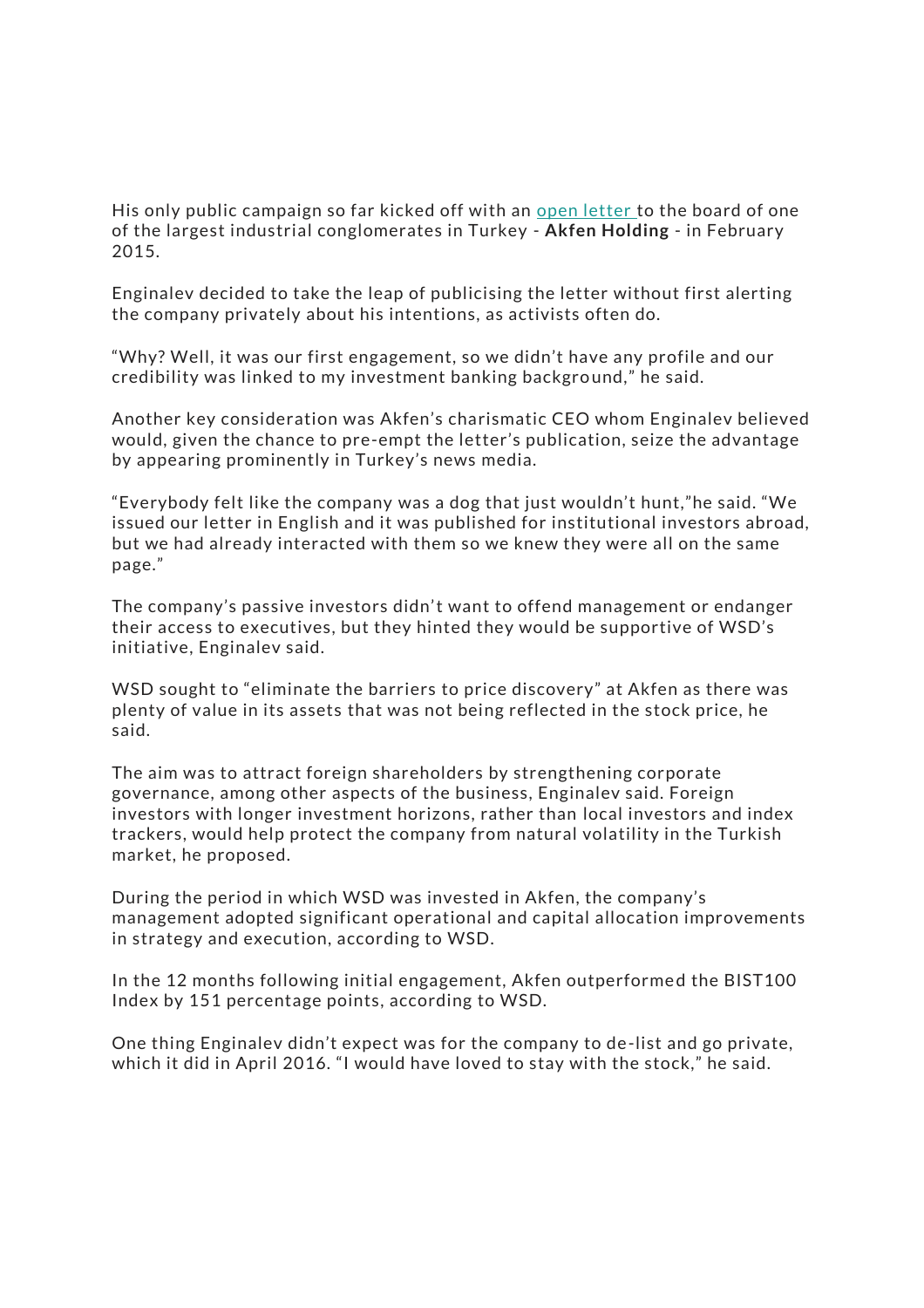

## **Turkish volatility**

The volatility in the Turkish market has only increased since then, meaning WSD has had to pull back from investing in the country. It exited Turkish equities in late 2016 and shifted its focus into special situations in the DACH region, across Europe, and into the US market.

"Foreign institutional investors don't want to take the currency risk, so now we look at more credit-side opportunities where companies come to us and say I'm undervalued, what can we do?" he said.

On the investing side WSD's website shows positions in the likes of **Nestle**, **Centrica** and **KraftHeinz**.

Enginalev likes US activist **Third Point's** thesis at Nestle but has not had contact with the investor. He believes Nestle will eventually acquiesce to the activist's demand to sell its **L'Oreal** stake.

He draws parallels between DACH companies and those in his home market, including **Volkswagen**, which he said is "basically like a Turkish company". The **Porsche** family's 52% voting position makes it difficult for any other investor to make a difference but thanks to the Dieselgate scandal, activist fund **TCI's** investment has taken on new significance for other investors, he said.

Even if a single shareholder owns 52% of a company, it can't do whatever it wants, and even minority shareholders can have influence, Enginalev said.

The volatility in Turkey is throwing up its own opportunities though, he said.

In January 2019, Enginalev was approached by a Turkish company seeking help to "iron out the wrinkles" in its balance sheet. He believes more opportunities will arise in helping companies struggling with over -investment and USD financing difficulties.

However, investing in the equity of such businesses is still a fraught situation given the sensitivity of emerging markets to current macroeconomic uncertainties, he said.

Enginalev approaches his activism with the concept of "benevolent hostility", giving himself and his invested companies a dose of tough love.

This approach was tested in one of his first WSD engagements when he entered the board room of an unidentified company alone to argue his case that it was